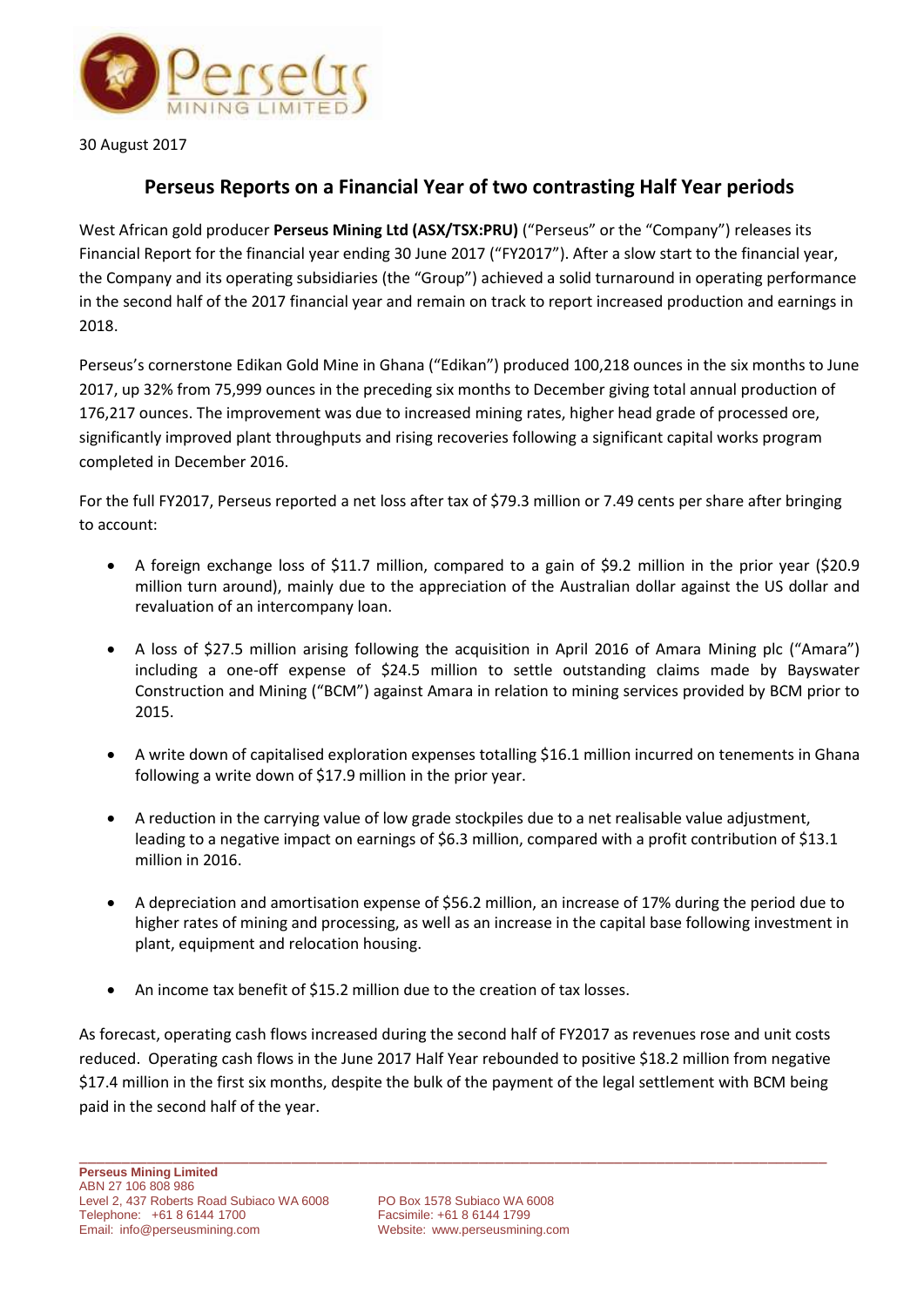

At 30 June 2017, available cash totalled \$24.0 million following \$69.5 million in capital works at Edikan, \$74.0 million on the development of the Sissingué Gold Mine in Côte D'Ivoire ("Sissingué), \$15.9 million in exploration and evaluation activities and \$26.5 million paid in the settlement of the legal claim.

The Company's net assets as at 30 June 2017 were \$715.3 million or \$0.69 per share after taking into account interest bearing liabilities of \$18.2 million.

Looking to the future, Group gold production in the 12 months to June 2018 is forecast to increase to 250- 285,000 ounces, from 2017 production of 176,218 ounces. The projected increase is driven by higher output at Edikan, together with the commencement of production at Sissingué, which is scheduled to produce its first gold in the March 2018 quarter. Together, the two sites are expected to deliver a reduction in Group all-in site costs to US\$950-1,100/ounce in 2018, from US\$1,324/ounce in 2017.

Development of Sissingué remains on schedule and on budget and project development is funded through a US\$40 million project debt finance facility provide by Macquarie Bank Limited and cash reserves.

The Definitive Feasibility Study for Perseus's third prospective gold mine, the Yaouré Gold Project in Côte d'Ivoire, is continuing to advance on all fronts and is on schedule for completion in the December 2017 quarter. Preliminary results of the DFS confirm that key project parameters are either in line with or better than those estimated by Perseus prior to the acquisition of the project in April 2016.

## *Managing Director Jeff Quartermaine Comments:*

*"The 2017 financial year was challenging in many respects as reflected by today's financial results. However, having turned the corner in late 2016, we have continued to make steady progress during the first half of 2017 and we remain on track to become a multi-mine company consistently generating significant positive cash flows in the near term. Our operating parameters continue to improve steadily and we have an enviable project pipeline that should see our overall production, earnings and cash flow increase significantly in coming years."*

For further information, please contact:

| <b>Managing Director:</b> | Jeff Quartermaine at telephone +61 8 6144 1700 or email<br>jeff.quartermaine@perseusmining.com;               |
|---------------------------|---------------------------------------------------------------------------------------------------------------|
|                           | Chief Financial Officer: Elissa Brown at telephone +61 8 6144 1700 or email<br>Elissa.brown@perseusmining.com |
| <b>Media Relations:</b>   | Nathan Ryan at telephone +61 4 20 582 887 or email<br>nathan.ryan@nwrcommunications.com.au (Melbourne)        |